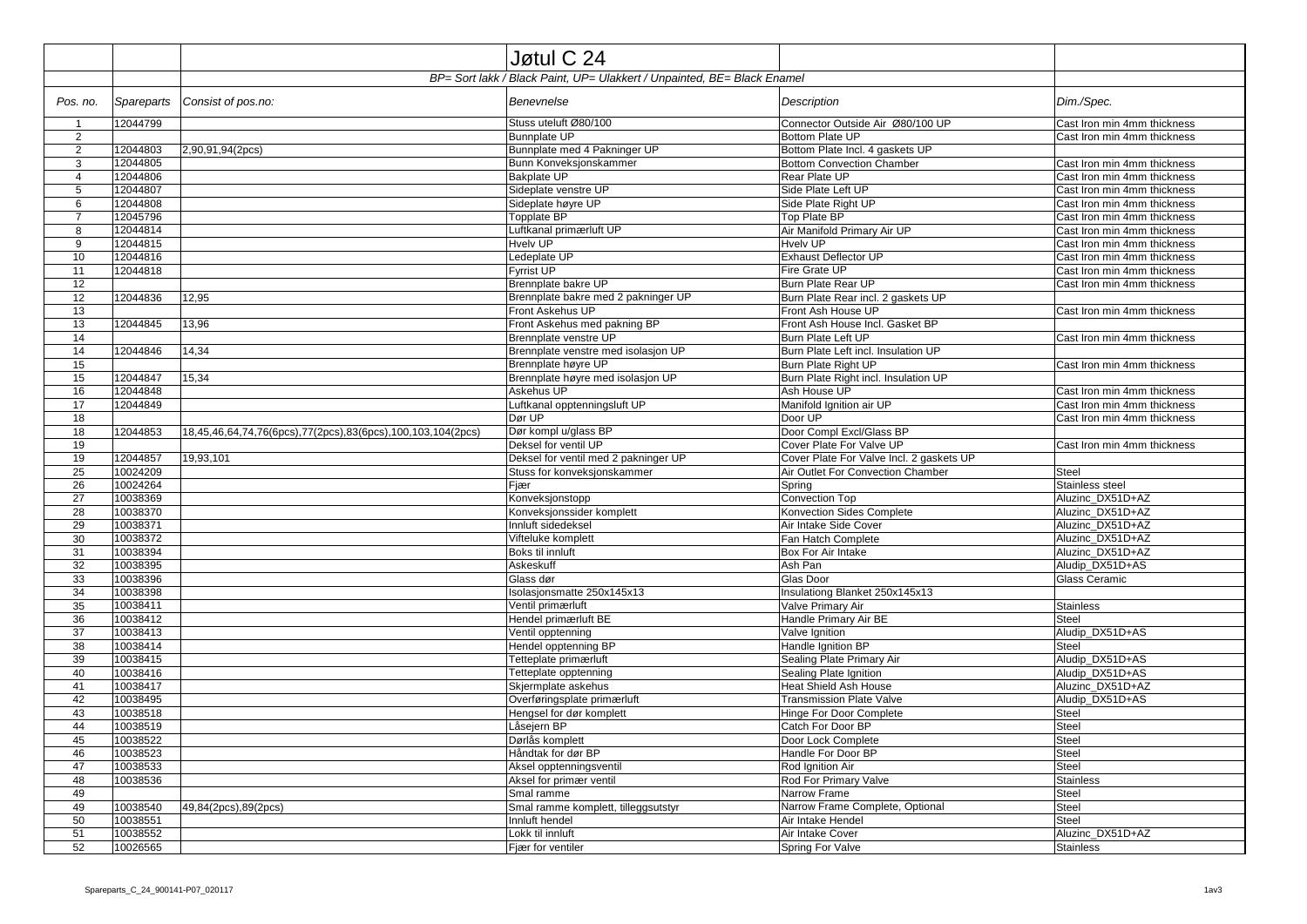|          |                      |                                                                         | Jøtul C 24                                                               |                                                                             |                                                                          |
|----------|----------------------|-------------------------------------------------------------------------|--------------------------------------------------------------------------|-----------------------------------------------------------------------------|--------------------------------------------------------------------------|
|          |                      | BP= Sort lakk / Black Paint, UP= Ulakkert / Unpainted, BE= Black Enamel |                                                                          |                                                                             |                                                                          |
| Pos. no. | <b>Spareparts</b>    | Consist of pos.no:                                                      | Benevnelse                                                               | Description                                                                 | Dim./Spec.                                                               |
| 53       | 10045833             |                                                                         | Brakett for adapter                                                      | <b>Bracket For Adaptor</b>                                                  | <b>Steel</b>                                                             |
| 57       | 10023540             |                                                                         | Skrue sekskant med flens M6x20 DIN 6921                                  | Screw hex cap flange M6x20 DIN 6921                                         | St8.8 / ANSI B18.2                                                       |
| 58       | 10023547             |                                                                         | Skrue sekskant med flens M6x35 DIN 6921                                  | Screw hex cap flange M6x35 DIN 6921                                         | St8.8 / ANSI B18.2                                                       |
| 59       | 10045834             |                                                                         | Expansjonsbolt M6x50/10                                                  | Expansions Bolt M6x50/10                                                    | <b>Steel</b>                                                             |
| 60       | 10023464             |                                                                         | Skive Ø6,4xØ12,5x1.6 ElZn DIN 125                                        | Washer Ø6.4xØ12.5x1.6 ElZn. DIN 125                                         | St8.8 / ANSI B18.2                                                       |
| 61       | 10023522             |                                                                         | Skrue Sekskanthode M8x60 St8.8 EIZn DIN 933                              | Screw Hexagon Cap M8x60 St8.8 EIZn DIN 933                                  | St8.8 / ANSI B18.2                                                       |
| 62       | 10023542             |                                                                         | Skrue sekskant selvgjengende DIN 7513-M6x16                              | Screw Hexagon Selftread DIN 7513- M6x16 Zinc                                | <b>Steel</b>                                                             |
| 63       | 10023544             |                                                                         | Skrue sekskant med flens M6x10 DIN 6921                                  | Screw hex cap flange M6x10 DIN 6921                                         | St8.8 / ANSI B18.2                                                       |
| 64       | 10023559             |                                                                         | Skive Ø8,4xØ20x1.5 DIN 522                                               | Washer Ø8.4xØ20x1.5 DIN 522                                                 | St8.8 / ANSI B18.2                                                       |
| 65       | 10023545<br>10023568 |                                                                         | Skrue sekskant med flens M6x12 DIN 6921                                  | Screw hex cap flange M6x12 DIN 6921                                         | St8.8 / ANSI B18.2                                                       |
| 66<br>67 | 10023595             |                                                                         | Skive Ø8,4xØ17x1.6 St8.8 ElZn<br>Skrue senkhode Innvendig Sekskant M8x16 | Washer Ø8.4xØ17x1.6 St8.8 ElZn<br>Screw Countersunk Cap Internal Hex. M8x16 | St8.8 / ANSI B18.2<br>St8.8 / ANSI B18.2 Black DIN 7991                  |
| 68       | 10023574             |                                                                         | Skrue sekskant med flens M6x40 DIN 6921                                  | Screw hex. cap flange M6x40 DIN 6921                                        | St8.8 / ANSI B18.2                                                       |
| 69       | 10023661             |                                                                         | Skrue sekskant med flens M8x16 DIN 6921                                  | Screw hex. cap flange M8x16 DIN 6921                                        | St8.8 / ANSI B18.2                                                       |
| 70       | 10023662             |                                                                         | Skrue sekskant med flens M8x20 DIN 6921                                  | Screw hex. cap flange M8x20 DIN 6921                                        | St8.8 / ANSI B18.2                                                       |
| 71       | 10023664             |                                                                         | Skrue sekskant med flens M8x30 DIN 6921                                  | Screw hex. cap flange M8x30 DIN 6921                                        | St8.8 / ANSI B18.2                                                       |
| 72       | 10023665             |                                                                         | Skrue sekskant med flens M8x40 DIN 6921                                  | Screw hex. cap flange M8x40 DIN 6921                                        | St8.8 / ANSI B18.2                                                       |
| 73       | 10023666             |                                                                         | Mutter sekskant med flens M6 sort DIN 6923                               | Nut hex. cap flange M6 Black DIN 6923                                       | St8.8 / ANSI B18.2                                                       |
| 74       | 10023667             |                                                                         | Mutter sekskant med flens M8 sort DIN 6923                               | Nut hex. cap flange M8 Black DIN 6923                                       | St8.8 / ANSI B18.2                                                       |
| 75       | 10023680             |                                                                         | Skrue platesekskant flens 4,2x13 sort DIN 6928                           | Tapping Screw 4,2x13 Black DIN 6928                                         | Steel                                                                    |
| 76       | 10023707             |                                                                         | Skrue senkhode Innvendig Sekskant M6x10                                  | Screw Countersunk Cap Internal Hex. M6x10                                   | St8.8 / ANSI B18.2 DIN 7991                                              |
| 77       | 10023708             |                                                                         | Skrue linsehode innv. sekskant M6x12 sort                                | Screw Truss Head Int. Hex.M6x12 Black                                       | <b>Steel</b>                                                             |
| 78       | 10023780             |                                                                         | Skive M6 Ø6,4xØ18x1.6 DIN 9021                                           | Washer M6 Ø6.4xØ18x1.6 DIN 9021                                             | St8.8 / ANSI B18.2                                                       |
| 79       | 10025490             |                                                                         | Hylse Ø10x1,0 h=9,5                                                      | Sleeve Ø10x1.0 h=9.5                                                        | <b>Steel</b>                                                             |
| 80       | 10038419             |                                                                         | Høydejusteringsskrue M8x30                                               | Hight Adjustment Screw M8x30                                                | <b>Steel</b>                                                             |
| 81       | 10038421             |                                                                         | Plugg 10x50 for pos. nr. 82                                              | Plug 10x50 for pos. no. 82                                                  | Polyamid                                                                 |
| 82       | 10038422             |                                                                         | Skrue tre panhode pozidrive 6x50 Elzn                                    | Screw Wood Panhead Pozidrive 6x50 Elzn                                      | Steel / Elzn                                                             |
| 83       | 12034196             |                                                                         | Glassklips 10024259 m/pakning                                            | Glass Clip 10024259 w/gasket                                                | Stainless / Glass Fibre                                                  |
| 84       |                      |                                                                         | Skrue Sylinderhode Innvendig Sekskant M5x45                              | Screw Cylinder head Internal Hexagon M5x45                                  | Steel / Black                                                            |
| 85       | 10023656             |                                                                         | Skrue senkhode Innvendig Sekskant M8x30                                  | Screw Countersunk Cap Internal Hex. M8x30                                   | St10.9 / Black DIN 7991                                                  |
| 86       | 10023780             |                                                                         | Skive M6 Ø6,4xØ18x1,6 Elzn DIN 9021                                      | Washer M6 Ø6,4xØ18x1,6 Elzn DIN 9021                                        | St8.8 / ANSI B18.2                                                       |
| 87       | 10024413             |                                                                         | Hylse Ø10/Ø6,2 h=10                                                      | Sleeve Ø10/Ø6,2 h=10                                                        | <b>Steel</b>                                                             |
| 88       | 10026400             |                                                                         | Avstandshylse                                                            | <b>Distans Sleeve</b>                                                       | <b>Steel</b>                                                             |
| 89       | 10023660             |                                                                         | Skrue sekskant med flens M8x12 DIN 6921                                  | Screw hex. cap flange M8x12 DIN 6921                                        | St8.8 / ANSI B18.2                                                       |
| 90       |                      | 50027203 (5m)                                                           | Pakning til bunnplate pos. 2                                             | Gasket for Bottom Plate Pos. 2                                              | LD 375-2 Ø9,5x300mm / Glass Fibre                                        |
| 91       |                      | 50027203 (5m)                                                           | Pakning til bunnplate pos. 2                                             | Gasket for Bottom Plate Pos. 2                                              | LD 375-2 Ø9,5x50mm / Glass Fibre                                         |
| 93       |                      | 50027203 (5m)                                                           | Pakning til deksel pos. 19                                               | Gasket for Cover Plate Pos. 19                                              | LD 375-2 Ø9,5x1050mm / Glass Fibre                                       |
| 94       |                      | 50027203 (5m)                                                           | Pakning til bunnplate pos. 2                                             | Gasket for Bottom Plate Pos. 2                                              | LD 375-2 Ø9,5x1450mm / Glass Fibre                                       |
| 95       |                      | 50027203 (5m)<br>50027203 (5m)                                          | Pakning til brennplate bakre pos. 12                                     | Gasket for Burn Plate Rear Pos. 12                                          | LD 375-2 Ø9,5x2150mm / Glass Fibre                                       |
| 96<br>97 |                      | 50027212 (5m)                                                           | Pakning til front askehus pos. 13<br>Pakning til bakplate pos. 4         | Gasket for Front Ash House Pos. 13                                          | LD 375-2 Ø9,5x1250mm / Glass Fibre                                       |
| 98       |                      | 50027205 (5m)                                                           | Pakning til luftkanal pos.17                                             | Gasket for Rear Plate Pos. 4<br>Gasket for Manifold Pos. 17                 | WT-187x18,4 W/A L350mm / Glass Fib<br>LD-250-2 Ø6,4x1150mm / Glass Fibre |
| 99       |                      | 50027205 (5m)                                                           | Pakning til topplate pos.7                                               | Gasket for Top Plate Pos. 7                                                 | LD-250-2 Ø6,4x60mm / Glass Fibre                                         |
| 100      |                      | 50027205 (5m)                                                           | Pakning mellom dør og glass                                              | Gasket Between Door And Glass                                               | LD-250-2 Ø6,4x1805mm / Glass Fibre                                       |
| 101      |                      | 50027201 (5m)                                                           | Pakning til deksel pos. 19                                               | Gasket for Cover Plate Pos. 19                                              | TNS-187 Ø4,7X380mm / Glass Fibre                                         |
| 102      |                      | 50027204 (5m)                                                           | Pakning til deksel pos. 29                                               | Gasket for Cover Plate Pos. 29                                              | V-125x1200mm graph W/A / Glass Fibr                                      |
| 103      |                      | 50027203 (5m)                                                           | Pakning til dør pos. 18                                                  | Gasket for Door Pos. 18                                                     | LD 375-2 Ø9,5x8x2050mm / Glass Fibr                                      |
| 104      |                      | 50027204 (5m)                                                           | Pakning under glass                                                      | <b>Gasket Under Glass</b>                                                   | V-125x40mm graph W/A / Glass Fibre                                       |
| 105      |                      | 50027212 (5m)                                                           | Pakning til bunn konv.kamme pos. 3                                       | Gasket for Bottom Conv. Cham. Pos. 3                                        | WT-187x18,4 W/A L200mm / Glass Fib                                       |
| 106      |                      | 50027203 (5m)                                                           | Pakning til adapter innside pos. 113                                     | Gasket for Adaptor Inside Pos. 113                                          | LD 375-2 Ø9,5x1050mm / Glass Fibre                                       |
| 107      |                      | 50027205 (5m)                                                           | Pakning til adapter outside pos. 113                                     | Gasket for Adaptor Outside Pos. 113                                         | LD-250-2 Ø6,4x540mm / Glass Fibre                                        |
|          |                      |                                                                         |                                                                          |                                                                             |                                                                          |
|          |                      | Wide Frame Complete cat. no. 50044778                                   |                                                                          |                                                                             |                                                                          |
| 110      |                      |                                                                         | Bred ramme                                                               | Wide Frame                                                                  | Steel                                                                    |
| 110      | 50044778             | 110,84(2pcs),89(2pcs)                                                   | Bred ramme komplett                                                      | Wide Frame Complete                                                         | Steel                                                                    |